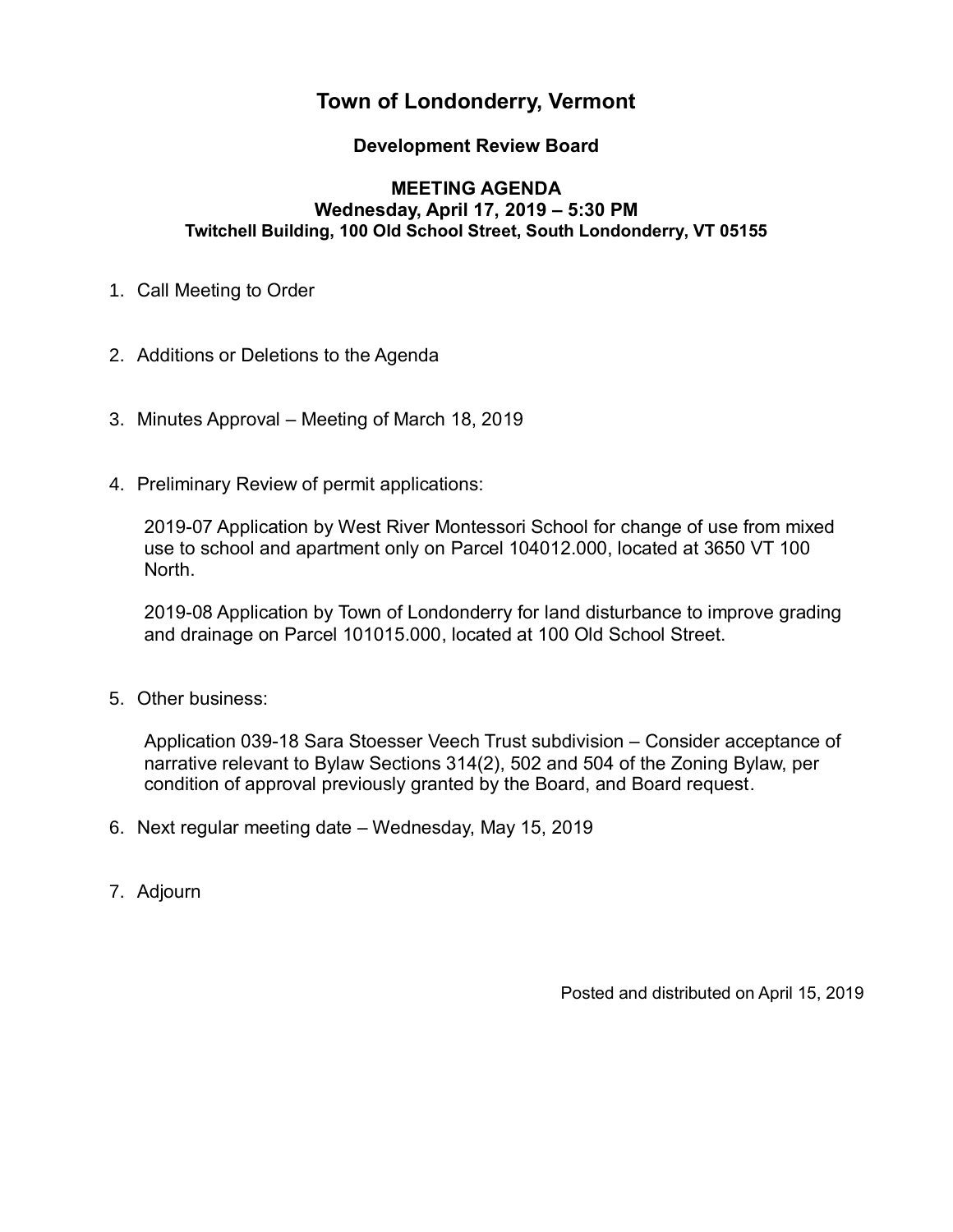# **Town of Londonderry, Vermont Development Review Board**

#### **Regular Meeting Minutes Wednesday, April 17, 2019 Twitchell Building - 100 Old School Street, South Londonderry, VT**

**Board Members Present**: Denis Pinkernell, Terry Hill, John Lancaster, Bob Maisey, Sven Fedorow and Esther Fishman (arrived 5:46).

#### **Board Members Absent:** Chris Laselle

**Others in Attendance**: Town Officials – Town Administrator/Zoning Administrator Shane O'Keefe, Assistant to the Town Administrator, Sharon Crossman. Members of the Public – Jennifer Veech.

- **1. Call meeting to order** Board Co-Chair Denis Pinkernell called the meeting to order at 5:35 PM.
- **2. Additions or deletions to the agenda –** The Board decided to address this meeting's **Agenda Item 5. Other Business, prior to Items 3 and 4,** since Jennifer Veech, Applicant, was present.

**Application 039-18 Sara Stoesser Veech Trust subdivision – Consider acceptance of narrative relevant to Bylaw Sections 314(2), 502, and 504 of the Zoning Bylaw per condition of approval previously granted by the Board and Board request.**

Denis Pinkernell invited Jennifer Veech to proceed with her presentation. Ms. Veech led the Board through the narrative response previously prepared and submitted by Brownson Spencer PE, pursuant to the Board's request for "written justification for each of the requested waivers or, in alternative, inclusion in the plat previously submitted with the Application," as communicated to Mr. Spencer in a letter from Shane O'Keefe, Zoning Administrator, dated March 28, 2019.

In summary, Jennifer Veech stated that the surveyor had walked the Stoesser-Veech property to observe and notate the specific natural resource layers that were referenced in the Board's request. She said Mr. Spencer maintains that most of the specific resources mentioned are not present at all, or if present, seem to be best described as "common" rather than "critical," thereby re-confirming the initial request for waivers. Ms. Veech stated that she agreed with this assessment and supported the waiver request as submitted.

Sven Fedorow suggested that the term "waiver" presented the need to "waive something" which was misleading to the Board. He acknowledged that the supplemental information provided serves to address the Board's questions by indicating that most of the natural resources mentioned do not exist on the property or are insignificant, which renders them 'not applicable' to the application, rather than in need of a "waiver" of specific Bylaw standards.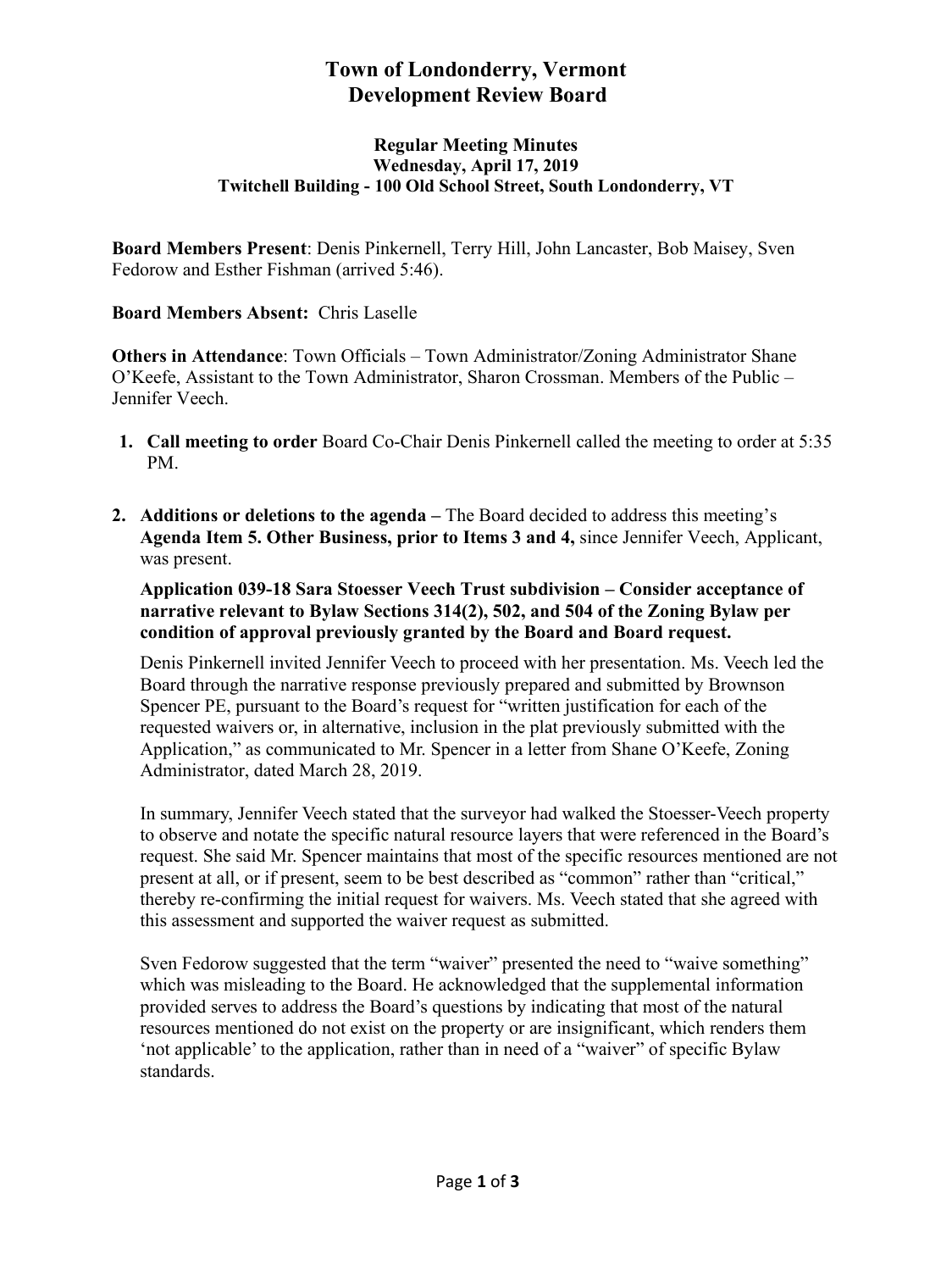*Motion by Esther Fishman, seconded by Sven Fedorow, to accept the document submitted by Brownson Spencer and presented by Jennifer Veech, having concluded that the conditions have been met. Motion PASSED unanimously.* Jennifer Veech left the meeting at 5:42 PM.

### **3. Minutes**

*Motion by Esther Fishman, seconded by John Lancaster, to approve the minutes of the meeting of March 20, 2019. Motion PASSED unanimously.* 

## **4. Preliminary Review of permit applications:**

**A. Application 2019-07 by West River Montessori School for change of use from mixed use to school and apartment only on Parcel 104012.000 located at 3650 VT 100 North.** 

Denis Pinkernell recused himself from this application due to his wife being on the Board. Shane O'Keefe stated that he did not believe that situation would require recusal.

Montessori School Director Renata Sawyer, who prepared and submitted the permit application for Change of Use, was not present. In Ms. Sawyer's absence, the proposed project was outlined by Shane O'Keefe with the objective of confirmation by the Board that the application is essentially complete "as is," or in need of any additional information prior to the public hearing tentatively scheduled for May 15, 2019.

In their preliminary review of the application for the proposed change of use, the Board discussed the sufficiency of information provided regarding the following: new use of building, number of students, unique nature of parking and traffic circulation, water/wastewater, building capacity and exemptions applicable to schools.

O'Keefe said the type of change - from mixed use to school and apartment - is subject to Site Plan Review, and subject to some State public school exemptions.

Sven Fedorow noted that there is a bit of encroachment by the flood zone at the driveway entrance. O'Keefe stated that he had contacted State Flood Plain Manager John Broker-Campbell in this regard and was informed that there is no change proposed in this area, so the project is not subject to State review.

The Board agreed the Montessori School permit application appears to include sufficient information to proceed to a public hearing that will be warned for May 15, 2019.

#### **B. Application 2019-08 by Town of Londonderry for land disturbance to improve grading and drainage on Parcel 101015.000, located at 100 Old School Street.**

O'Keefe explained the nature of the project proposed by the Town of Londonderry including grading and new drainage features around the Town Office building and grounds as Phase 1of the Town Office Planning Project known, also referred to as TOPP. He added that the project as designed by Marble Valley Engineering PC went out to bid and a bid has recently been awarded to Hodgkins and Sons of Bellows Falls/Walpole area.

There are significant identified wetlands on the property and all work will be outside the designated 50-foot vegetated buffer required by Bylaw Section 416 and the State Wetland